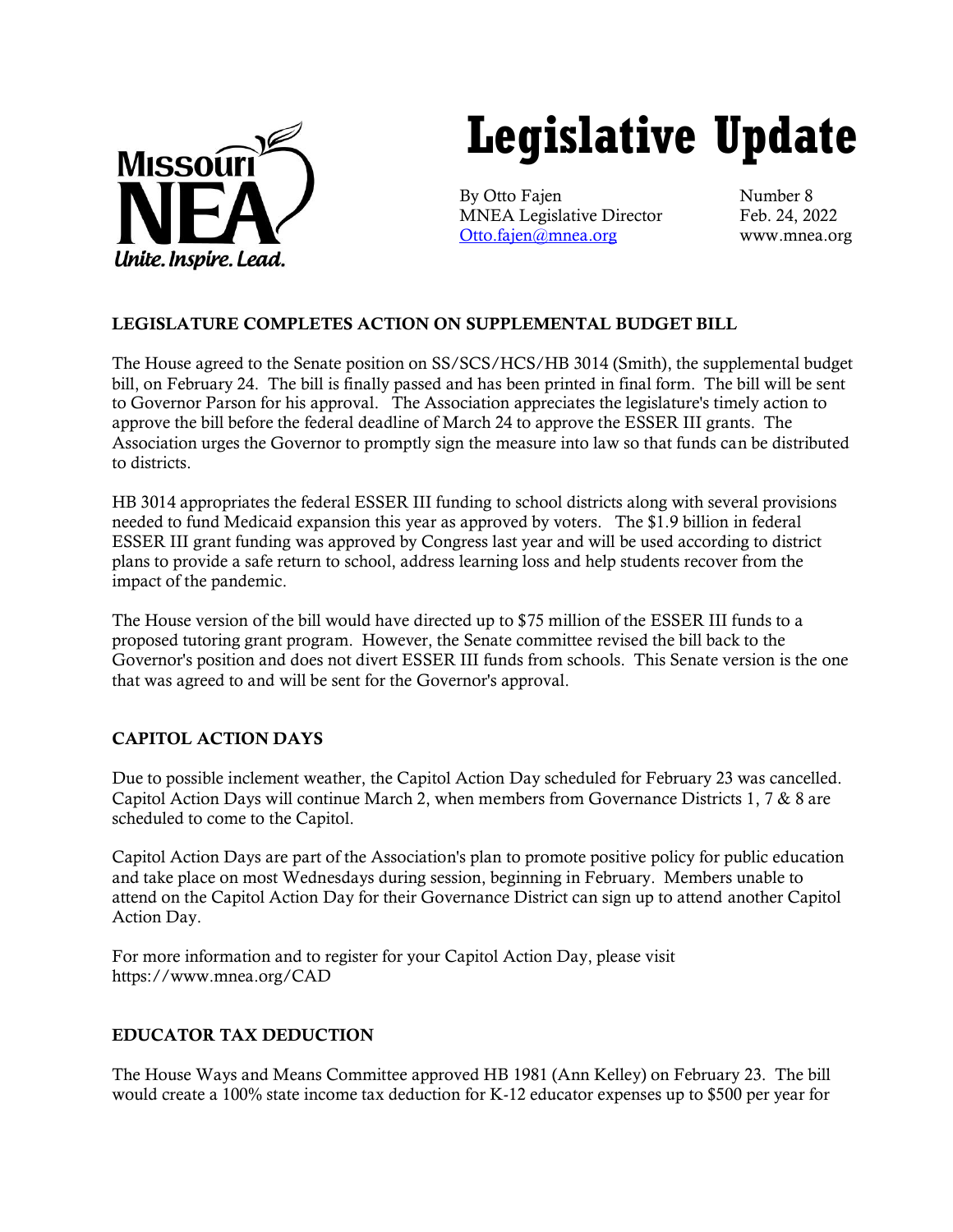professional development or classroom supplies and equipment. The Association believes this is a helpful support to teachers who invest their own resources to advance their skills or support their students' needs in the classroom. The Association supports the bill.

#### PUPIL SUSPENSIONS

The House Special Committee on Government Oversight heard HB 2533 (Bailey) on February 22. The bill requires school districts and charter schools to document school suspensions and report the information to DESE. School districts will include disaggregated school discipline and suspension data on the district's annual report card. The bill also requires school boards to consider alternatives to suspension and prohibits the suspension of students for truancy, absences, or prior offenses. Schools are prohibited from suspending students in preschool to 3rd grade.

#### RESTRICTING MEDICAID FUNDING

The House approved HCS/HJR 117 (Cody Smith) on February 24. The joint resolution, if approved by voters, would allow the legislature to choose not to fund Medicaid expansion as recently approved by voters. The Association and opposes the measure.

#### TAX ROLLBACK ON FEDERAL FUNDS

The Senate Ways and Means Committee heard SB 911 (Eigel) on February 24. The bill would require school districts and other local governments to reduce their property tax levies to offset their revenues by the total amount of federal ARPA funds received. This requirement would completely undermine the purpose of the federal funding and significantly reduce the resources that schools would have to address student learning loss during the pandemic. The Association opposes the bill.

#### INITIATIVE PETITIONS

The House perfected HCS/HJR 91 (Eggleston) on February 24. The Association opposes HJR 91. The measure would increase signature gathering requirements for initiative petitions to amend the Constitution, postpone action on the petition to allow the legislature to consider the proposal as a bill and increase the approval requirement to a two-thirds supermajority for new constitutional amendments while allowing repeal of existing provisions by simple majority vote. The Association is concerned that this measure will cause the initiative petition process to no longer be a realistic option for Missouri citizens to bring issues of concern forward for public consideration. The Association opposes this measure and will continue to fight to protect the citizens' initiative petition process.

#### PHOTO ID MANDATE

The House Elections and Elected Officials Committee approved several bills on February 23 that would require registered voters to provide a government-issued photo identification, including HB 2113 (McGaugh), HB 1878 (Simmons), and HJR 94 (Simmons). The Association opposes barriers that keep eligible citizens from voting and being politically active and opposes all three measures.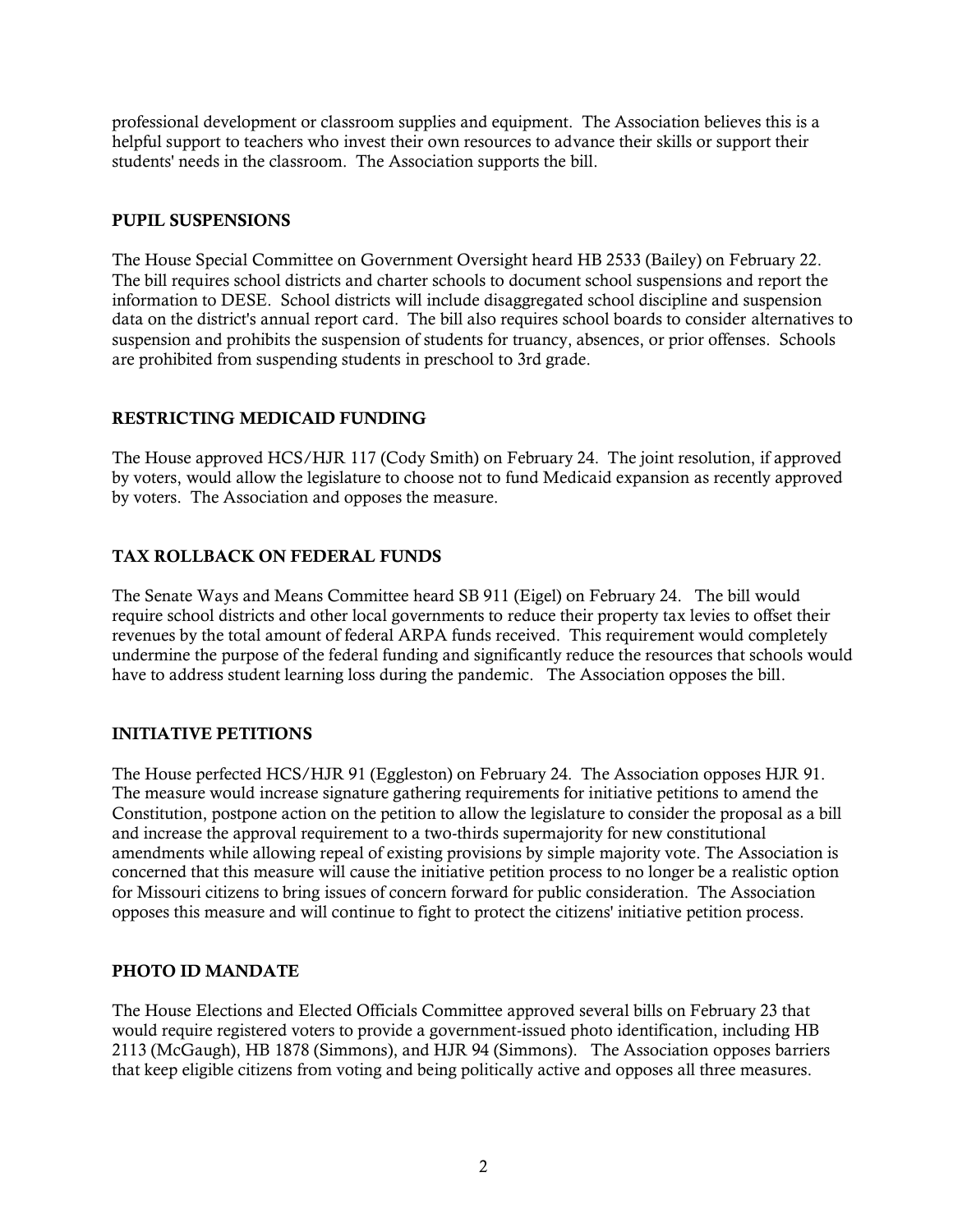#### SENATE EDUCATION COMMITTEE

The committee met on February 22 to hear two bills:

SB 647 (Koenig) to establish a grievance process for parents and guardians of elementary and secondary school students. The Association is concerned that the bill would undermine local school governance and create an appeal process to DESE with no standard for consideration of such an appeal.

SB 660 (Arthur) to establish the Show Me Success Diploma Program, the Competency-Based Education Grant Program, the Competency-Based Education Task Force, and a competency-based credit system for high school students. The Association supports the bill.

#### HOUSE ELEMENTARY AND SECONDARY EDUCATION COMMITTEE

The committee heard several bills on February 22:

HB 1881 (Rusty Black) to revise PSRS working after retirement provisions. The bill extends time a retiree may use the critical shortage provision from two years to four years. The Association supports the bill and believes the critical shortage position can be improved to better allow PSRS retirees to help when needed.

HB 1928 (Pollitt) to revise the requirements for a visiting scholars certificate of license to teach.

HB 1998 (Davidson) would allow school districts to issue school district-specific teaching permits for persons without a certificate of license to teach granted by the state board of education. The Association believes this additional certification path is not needed. The Association is also concerned that the bill would lower the basic standards for teachers and opposes the bill as filed.

HB 2132 (Haley) to prohibit certain "concepts" about individuals based upon race or gender from being included in state mandated tests. The Association is concerned that the wording may create uncertainty regarding whether key events and topics in history could be covered in state assessments and opposes the bill.

The committee postponed the scheduled hearing on HB 1591 (Lewis). This bill would identify schools scoring in the bottom five percent under the state's ESSA plan and specify a NCLB-like sequence of consequences that will ultimately require a district to close the school, create a charter school, pay to transfer the students to other schools or participate in the school turnaround program. The Association opposes the bill as filed.

The committee met again on February 23 and voted to approve the following seven bills:

HCS/HB 1556 (David Gregory) related to literacy and reading instruction. The HCS matches the recently adopted SCS version for SBs 681 (O'Laughlin) and SB 662 (Arthur), a version supported by the Association.

HCS/HB 1858 (Baker) regarding parental rights in education. The HCS added several changes to coincident with existing policies protecting information shared by students regarding possible child abuse or neglect and sensitive school information regarding school safety plans.